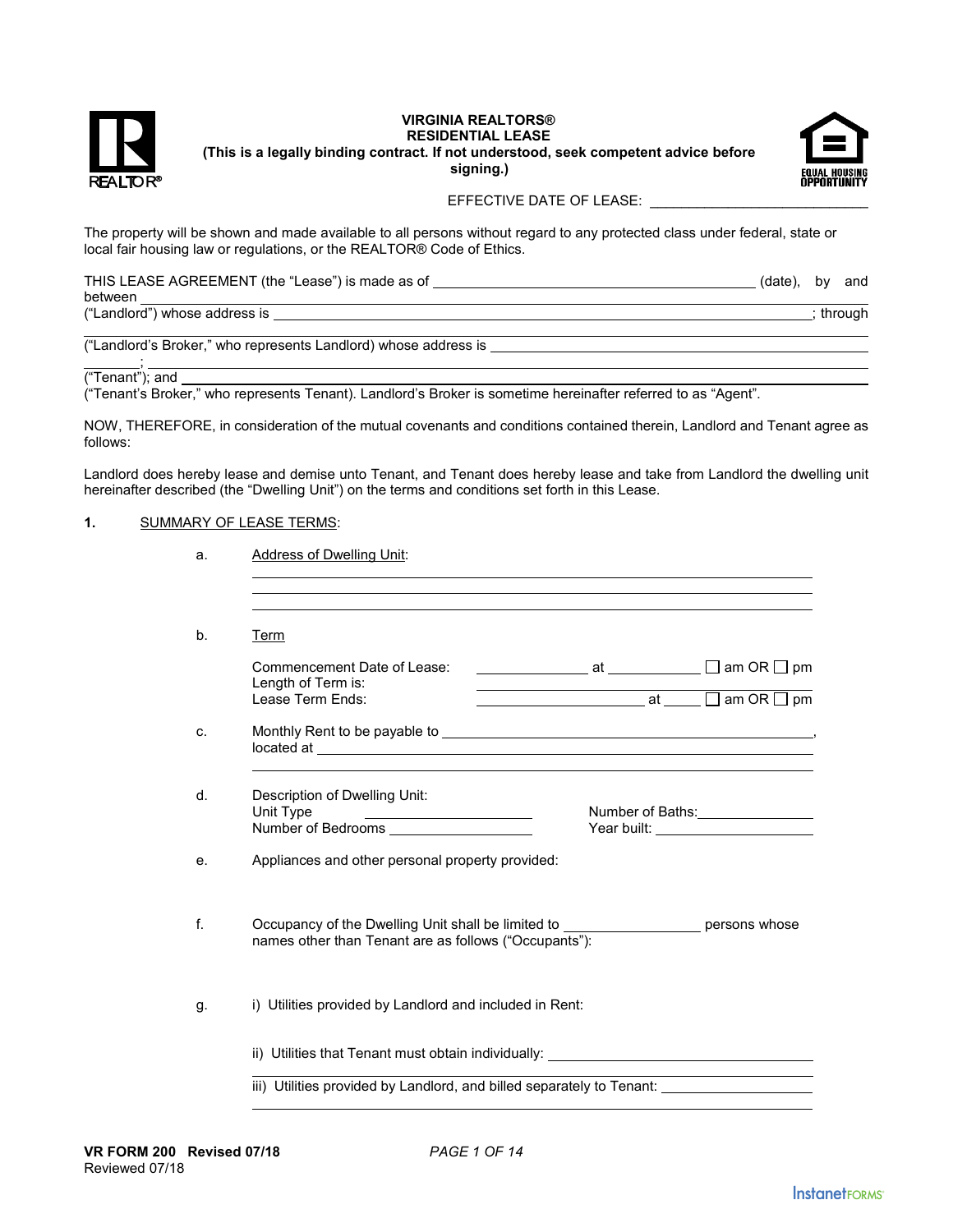h. Rent

|    | Monthly Rent:<br>\$<br>Per Diem Rent:<br>\$                                                                                                                                     |
|----|---------------------------------------------------------------------------------------------------------------------------------------------------------------------------------|
|    | Prorated Rent (for period from _______ to<br>$\cdot$<br>\$<br><b>Additional Rent:</b>                                                                                           |
|    | Non-Refundable Lease Fee:<br>\$                                                                                                                                                 |
|    | Non-Refundable Pet Fee, if applicable:                                                                                                                                          |
|    | Non-Refundable Unauthorized Animal Fee:                                                                                                                                         |
|    | $($$ ), if applicable                                                                                                                                                           |
|    | Pet Rent, if applicable:                                                                                                                                                        |
|    | \$<br>\$<br>Damage Insurance:                                                                                                                                                   |
|    | Actual cost of policy:<br>\$                                                                                                                                                    |
|    | Administrative fee:                                                                                                                                                             |
|    | Opt-out fee:                                                                                                                                                                    |
|    | Renter's Insurance:                                                                                                                                                             |
|    | Actual cost of policy:<br>\$                                                                                                                                                    |
|    | Administrative fee:<br>\$                                                                                                                                                       |
|    | Opt-out fee:<br>\$                                                                                                                                                              |
|    |                                                                                                                                                                                 |
|    | \$                                                                                                                                                                              |
|    | Other __________________                                                                                                                                                        |
|    |                                                                                                                                                                                 |
|    |                                                                                                                                                                                 |
|    | Total Rent:<br>S<br>(Rent may be increased pursuant to the terms of this Lease)<br>10% of the total Monthly Rent, or \$50.00, whichever is greater.<br>Late Fee:                |
| i. | Security Deposit:                                                                                                                                                               |
|    | Move-In Security Deposit:<br>\$_                                                                                                                                                |
|    | Pet Deposit (Additional Security Deposit)                                                                                                                                       |
|    | \$<br><b>Total Security Deposit:</b>                                                                                                                                            |
|    | Security Deposit will be held by $\Box$ Landlord OR $\Box$ Agent.                                                                                                               |
|    |                                                                                                                                                                                 |
|    | Cancellation and Renewal of Lease: Either party may terminate this Lease effective as of<br>the end of the then-existing Term by giving the other party written notice at least |
|    | days before the end of the then-existing Term. If no such notice of termination is given, the                                                                                   |
|    | Term of this Lease shall be extended for self-renewing terms of ______________.<br>Ιf                                                                                           |
|    | Landlord intends to change the terms or conditions of this Lease, including increasing the                                                                                      |
|    | Rent, for any renewal term thereafter, Landlord will give Tenant written notice of the new                                                                                      |
|    | terms and conditions (the "Renewal Notice") at least __________________ days prior to the                                                                                       |
|    | end of the then applicable term. Should Tenant fail to provide Landlord written notice at                                                                                       |
|    | least ______________________ days prior to the expiration of any Lease Term of Tenant's                                                                                         |
|    | intentions to remain in the Dwelling Unit, or vacate, Tenant shall be deemed to have agreed                                                                                     |
|    | to the renewal Lease term offered in the Renewal Notice, and all terms contained in the                                                                                         |
|    | then-applicable form of Landlord's Lease (a copy of which shall be provided to Tenant(s)                                                                                        |
|    | upon request, and at the time of Lease signing), and shall be bound by these terms, until                                                                                       |
|    | such time as the Lease is terminated in accordance with this Section                                                                                                            |

- **2. APPLICABLE VIRGINIA LAW.** This landlord tenant relationship is in accordance with Chapter 13.2 of Title 55 of the Code of Virginia generally known as the Virginia Residential Landlord Tenant Act (the "VRLTA").
- **3. SECURITY DEPOSIT.** Tenant has deposited the amount shown in Section 1(i) as a Security Deposit, to secure a complete and faithful performance by Tenant of all terms and conditions of this Lease, and the obligations imposed on Tenant by applicable Virginia Law.
	- a. Disposition. Pursuant to the VRLTA, Landlord may apply all or part of the Security Deposit (which includes the Pet Deposit) to the payment of accrued Rent and the amount of any damages that have been suffered by Landlord, including but not limited to, physical damages and any damages that may be caused by an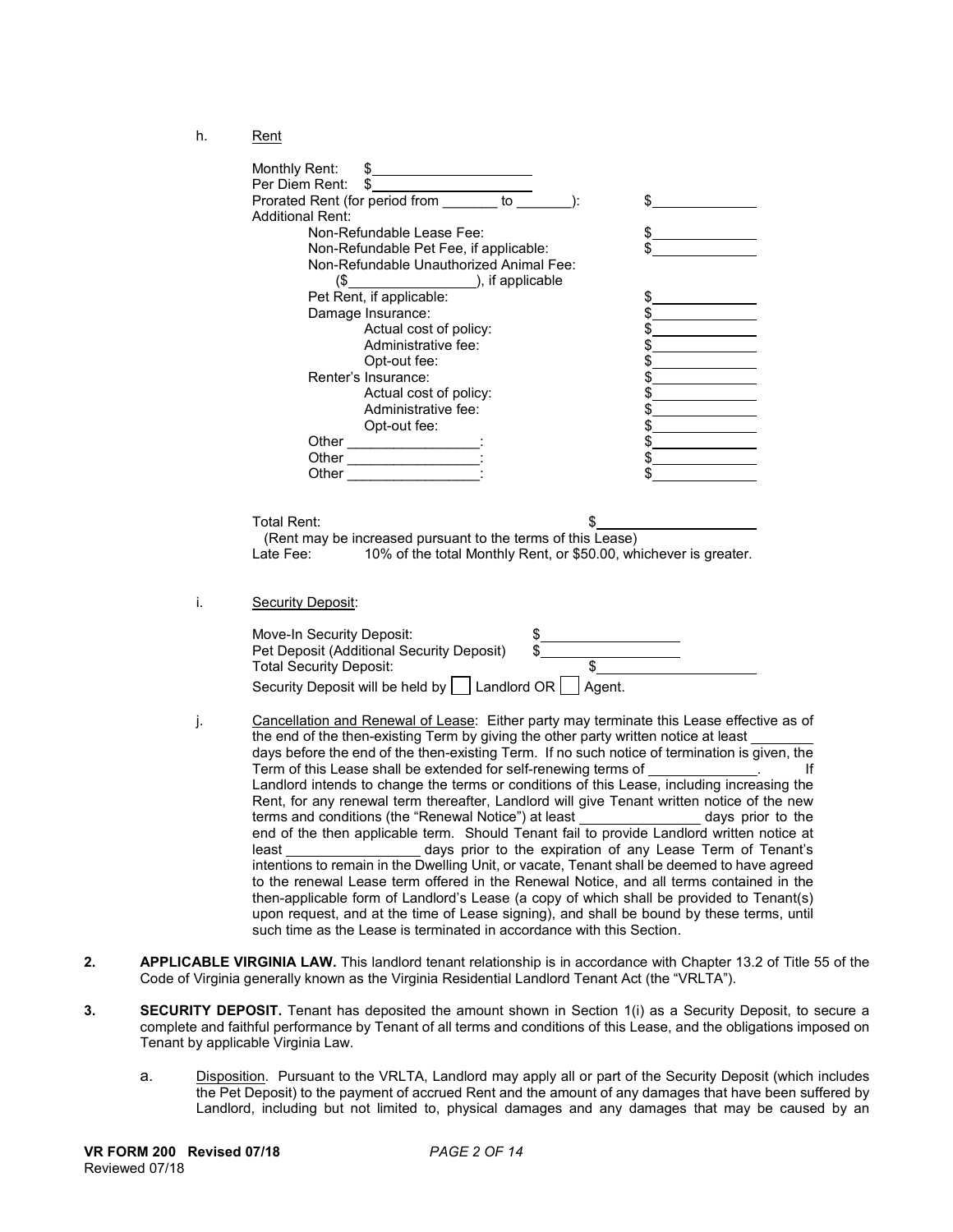assistance animal, appropriate charges to Tenant not previously reimbursed to Landlord, charges that may be due by Tenant to third-party utility providers in accordance with the provisions of Section 55-248.15:1(A) of the VRLTA, and actual damages for breach of this Lease, including attorneys' fees and costs. Damages shall be calculated based on replacement costs of items, not the depreciated value. Landlord shall have the right to apply the Security Deposit to any outstanding fees, charges or other amounts due first, and then to any unpaid Rent. The Security Deposit and the Pet Deposit may be applied by Landlord to any amounts due Landlord without regard to whether such amounts are due because of damages caused by animal(s) of Tenant. Within 45 days after the termination of the tenancy, Landlord will provide Tenant with a written security deposit disposition statement, including an itemized list of damages, and with payment of any amount due to Tenant. If Tenant complies with all terms and conditions of the Lease and with the VRLTA, Landlord will return to Tenant the Security Deposit, together with any accrued interest if required by law. If the damages to the Dwelling Unit exceed the amount of the Security Deposit and require the services of a third-party contractor, Landlord shall give written notice to Tenant advising of the fact within a 45 day period. If such notice is given, Landlord shall have an additional 15 day period to provide an itemization of the damages and the cost of repair. There is no interest due and payable on the Security Deposit in accordance with the VRLTA for any Security Deposit received after January 1, 2009. If the Security Deposit was received prior to January 1, 2009, the VRLTA provides that any accrued interest due and payable shall be paid to Tenant no later than 45 days after termination of the tenancy and return of possession of the Dwelling Unit by Tenant. Since January 1, 2009, any interest earned on the Security Deposit will be retained by Agent to cover administrative costs.

- b. Forwarding Address. Tenant shall provide Landlord written notice prior to vacating the Dwelling Unit of the forwarding address so that Landlord can forward to Tenant a statement explaining the disposition of the Security Deposit prior to the end of the 45-day period provided herein. Regardless of the number of tenants subject to a rental agreement, if Tenant fails to give notice of a forwarding address, Landlord will send the security deposit disposition statement to the last known address of Tenant, but will retain the Security Deposit refund, if any, until Tenant notifies Landlord of the appropriate address. If no forwarding address is provided to Landlord, Landlord may continue to hold the security deposit in escrow, or upon the expiration of one year from the date of the end of the 45-day time period, Landlord may pay any balance due to the State Treasurer as unclaimed property, Landlord shall have no further liability to any Tenant relative to the Security Deposit.
- c. Multiple Tenants. Where more than one tenant signs this Lease, a deduction to be made from the Security Deposit will be joint and several, and Landlord is not liable for any understanding that may exist between two or more tenants as to the portion of the Security Deposit that one tenant may be entitled to, as opposed to another tenant. Landlord will draw one check payable to all tenants jointly, or at Landlord's election, to any one tenant who shall be responsible for distribution to the other tenants, and forward same to forwarding address provided to Landlord by written notice as required by subparagraph b above.
- d. Move-Out Inspection. Under the VRLTA, Landlord shall provide written notice to Tenant of Tenant's right to be present at the time of the move-out inspection. Landlord will include in the vacating notice language to inform Tenant of this right to be present. Tenant must make a written request to Landlord to be present at such an inspection, and Landlord will notify Tenant of the inspection times which will occur within 72 hours of the delivery of possession. If Tenant fails to make such a request, or fails to schedule an inspection, Landlord will proceed to do the move-out inspection without Tenant being present.
- e. Setoff Prohibited. Tenant shall have no right to deduct the Security Deposit from the rental payment for the last month of any term of this Lease**.**
- f. Landlord's Successor Obligated for Security Deposit. If Landlord in any way transfers its interest in the Dwelling Unit, or if the Agent transfers management of the Dwelling Unit or the apartment community in which the Dwelling Unit is located (the "Premises"), to a third party, Agent or Landlord, as the case may be, may transfer the Security Deposit to the transferee after notice is provided to Tenant and both are thereafter released from all liability for the return of the Security Deposit to Tenant. If such a transfer occurs, Tenant agrees to look to the transferee solely for the return of the Security Deposit and to release Landlord and/or Agent, as the case may be, from all obligations and liability relating thereto. If there is a dispute over the Security Deposit, the Agent may file an interpleader action in general district court.
- g. Damage Addendum. The Damage Addendum, if attached, is incorporated by reference herein, establishes a tentative schedule of standard deductions to be utilized by Landlord in assessing charges against Tenant for physical damages to the Dwelling Unit or the Premises, less reasonable wear and tear. Landlord reserves the right to alter this schedule if the repair costs should become higher than those listed thereon. Landlord further reserves the right to assess against Tenant for such damages the actual costs of the materials and repairs, if there is a variance between the tentative schedule and the actual bill for such materials and repairs. The Damage Addendum also establishes the tentative schedule for charges to be made by Landlord against Tenant during the Term of the tenancy for any damages as may occur.

Landlord reserves the right to require a commercial insurance policy commonly known as "damage insurance" to secure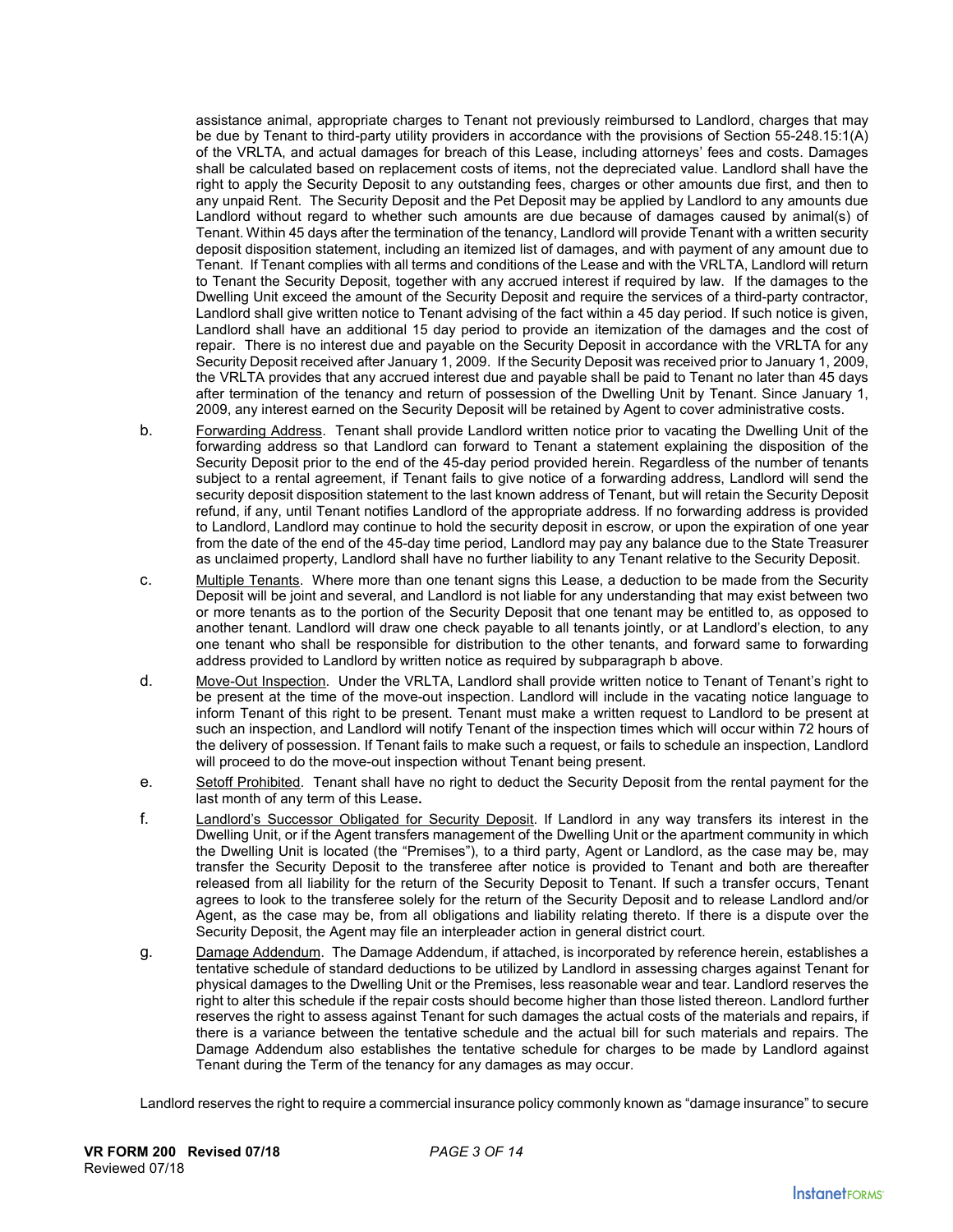the performance by Tenant of the terms and conditions of this Lease, in lieu of all or part of the security deposit, as provided in Section 55-248.7:2 of the VRLTA. The actual costs of any damage insurance policy and the administrative fee as set forth in Section 1(h) shall be charged to the Tenant as additional rent. Tenant shall have the option to purchase their own damage insurance policy, provided the policy otherwise meets the requirements of this paragraph, in which case Tenant shall be charged the monthly opt-out fee specified in Section 1(h). For any damage insurance policy obtained by Tenant in accordance with this paragraph, Tenant agrees to maintain such policy in full force and effect for the full term of this Lease, including any extensions or renewals thereof, and to provide Landlord sufficient proof of such insurance. Any damage insurance policy provided by Landlord shall terminate contemporaneously with the termination of this Lease.

### **4. RENT.**

- a. Rent Payments. The total Rent for the initial Term of this Lease is set out in section 1(h) of this Lease. Monthly payments of Rent are payable in advance, without demand, and in full without prorating or setoff, on the first day of each calendar month and shall be paid to at the address set forth in section 1(c) above or at such other place as Landlord may designate by advance written notice to Tenant. Landlord is authorized to accept prepaid Rent in accordance with the provisions of the VRLTA. Landlord will provide Tenant a written receipt upon the request of Tenant, if Tenant pays rent in the form of cash or a money order (if allowed by Landlord). Upon the written request of Tenant, Landlord shall provide Tenant with a written statement of charges and payments in accordance with Section 55-248.7 of the VRLTA.
- b. Late Payment. If the rental payment is received after the fifth day of the month, a Late Fee in the amount specified in section 1(h) of this Lease will be assessed against Tenant. Any rental payment received after legal action has been initiated by Landlord will be accepted with reservation and will be applied to delinquent rent due, but will not affect any legal action instituted by Landlord against Tenant to recover delinquent rent and possession of the Dwelling Unit.
- c. Returned Checks. Landlord reserves the right to require that all monthly installments be made by money order or certified funds, or to require automatic or electronic payment. Checks that are returned for insufficient funds or otherwise, or a failed electronic funds transfer, will result in the following charges: (i) the late charges specified herein; (ii) the face amount of the dishonored payment; (iii) a reimbursement of any fee charged by the bank for such dishonored payment; (iv) an administrative processing fee in the amount of \$50; (v) legal interest from the date of the check or transfer; (vi) a civil recovery not to exceed \$250; and (vii) all other amounts recoverable by Landlord pursuant to this Lease or by law.
- d. Rent is Inclusive. As used in this Lease and under the VRLTA, "Rent" means all money, other than a security deposit, owed or paid to Landlord under this Lease, including prepaid Rent paid more than one month in advance of the Rent due date.

# **5. INSPECTION AND CONDITION OF DWELLING UNIT.**

- a. Move-In Inspection Report. Tenant has made an inspection of the Dwelling Unit, and Tenant agrees that the Dwelling Unit is in a fit and habitable condition, except for such damages as have been itemized in a written "Residential Move-In Move-Out Inspection Report", a copy of which will be submitted by Landlord to Tenant within five days after occupation of the Dwelling Unit by Tenant. The Residential Move-In Move-Out Inspection Report will be deemed correct unless Tenant objects to it in writing within five days after Landlord has provided it to Tenant. Tenant hereby acknowledges that the Residential Move-In Move-Out Inspection Report reflects that there is no visible evidence of mold in the Dwelling Unit or that portion of the Premises which is occupied by Tenant. If Landlord's Residential Move-In Move-Out Inspection Report states that there is visible evidence of mold in the Dwelling Unit, Landlord shall promptly remediate the mold conditions in accordance with the requirements of subsection E of § 8.01-226.12 of the Code of Virginia and reinspect the dwelling unit to confirm that there is no longer visible evidence of mold in the Dwelling Unit. Landlord is not required to make repairs to address damages noted on the Residential Move-In Move-Out Inspection Report unless required to do so by law.
- b. Locks. Landlord, at Tenant's request and at Tenant's sole cost and expense, will have all locks on the Dwelling Unit rekeyed. Tenant may, at any time, ask Landlord to: (i) install one keyed deadbolt lock on all exterior doors, if the Dwelling Unit does not already have one installed on each door; (ii) install a sliding door pinlock and/or a security bar on each sliding glass door; (iii) install one door viewer on each exterior door; and (iv) change or rekey locks during the Term. Landlord will comply with any such request at Tenant's cost and expense, in accordance with the amounts shown in the Damage Addendum if attached, with all such costs to be paid by Tenant as additional Rent with the next monthly payment of Rent by Tenant, after receipt by Tenant of an invoice from Landlord.
- c. New Locks Pursuant to Court Order. Any Tenant who has obtained an order (excluding ex parte orders) granting such Tenant possession of the Dwelling Unit to the exclusion of one or more other Tenants or Occupants, in accordance with the provisions of Section 55-248.18:1 of the VRLTA, may request Landlord to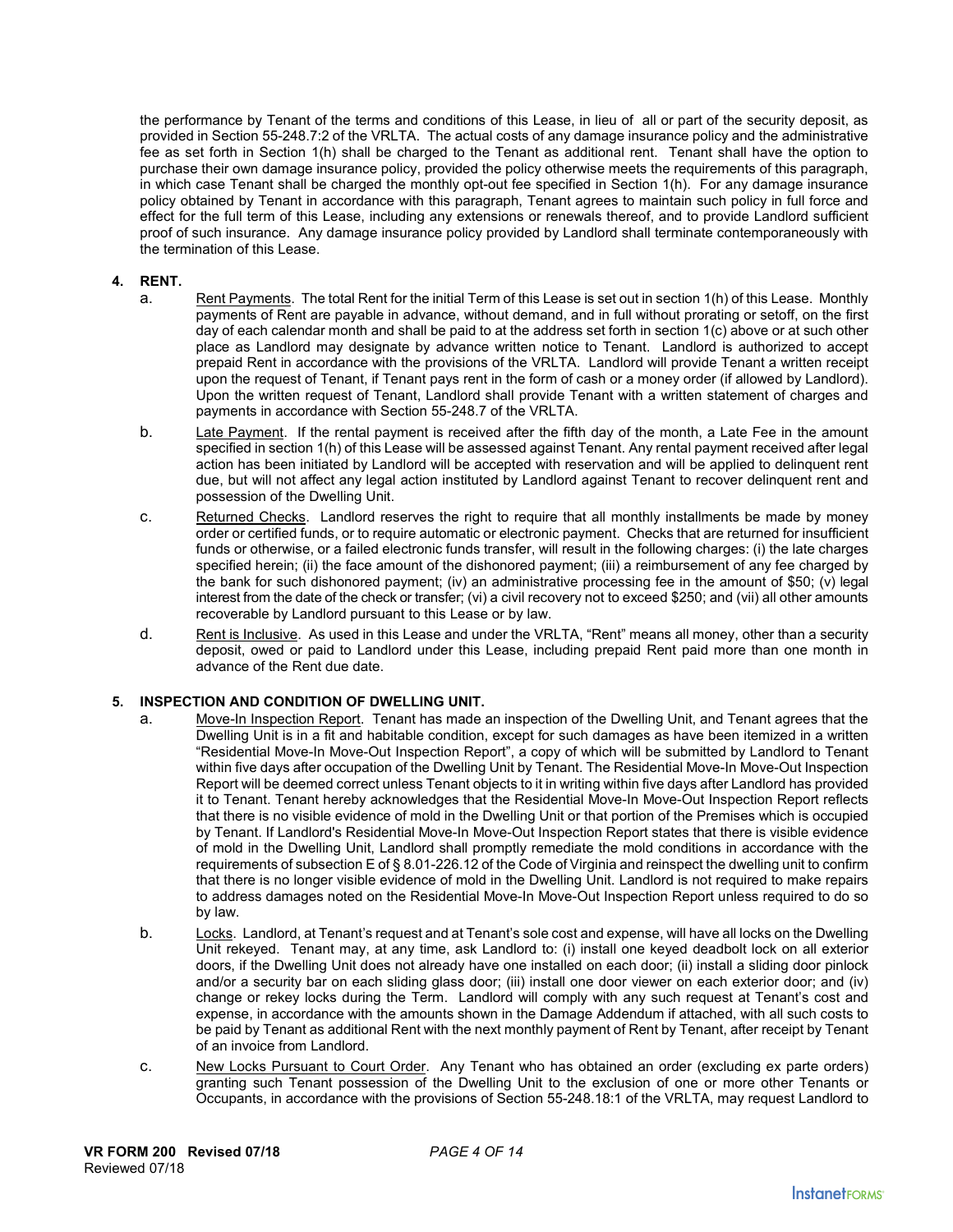install new locks or other security devices on all exterior doors of the Dwelling Unit. Tenant will reimburse Landlord's actual costs for such new locks or security devices. All such costs will be paid by Tenant as additional Rent with the next monthly payment of Rent by Tenant after receipt by Tenant of an invoice from Landlord.

### **6. USE, OCCUPANCY AND MAINTENANCE.**

- a. Smoking. Smoking is prohibited in any area of the Dwelling Unit or the Premises, including the garage and other enclosed areas, unless otherwise indicated in the rules and regulations, by Tenant, Occupant, and guests. It is Tenant's responsibility to inform Tenant's guests of this no smoking provision of the Lease and prohibit smoking by Tenant's household members or guests while in the Dwelling Unit or on the Premises and/or any restrictions in the rules and regulations.
- b. Use. Tenant covenants that the Dwelling Unit will be used only as a dwelling unit and in a manner that will not disturb neighboring tenants and that will not damage the Dwelling Unit or the Premises. Tenant will not permit any Occupants or guests or invitees in or about the Dwelling Unit or the Premises either to disturb neighboring tenants or to cause physical damage to the Dwelling Unit or the Premises. Tenant shall not deliberately or negligently destroy, deface, damage or impair any part of the Dwelling Unit or the Premises (including fixtures, facilities and appliances) or permit any person to do so with or without Tenant's knowledge, and Tenant shall be responsible for any damage caused by Tenant's failure to comply with these requirements. Tenant shall give Landlord prompt notice if any such damages occur.
- c. Occupancy. No persons, other than those named as Tenant and as Occupants in section 1(f) of this Lease, may occupy the Dwelling Unit on a regular basis. For the purpose of this Lease, occupancy by an unauthorized person for more than seven calendar days consecutively, or 14 calendar days in any calendar year, without prior written consent from Landlord, will constitute occupancy of the Dwelling Unit on a regular basis and will constitute a default under this Lease. If at any time more than one person is named as a Tenant on this Lease, the obligations of each Tenant shall be joint and several. Tenant must notify Landlord of any change in the household composition (such as the birth of an infant) during the term of the Lease, within 15 days of such change. The preceding sentence shall not be construed to allow any exceptions to Tenants and the Occupants named in this Lease.
- d. Assignment/Sublease. Tenant shall not assign this Lease or sublet any portion of the Dwelling Unit without the prior written consent of Landlord, which consent Landlord will be under no obligation whatsoever to grant. Landlord shall have the right to consider any assignment or sublease made without Landlord's prior written consent void.
- e. Compliance with Codes; Fixtures. Tenant shall comply with all obligations imposed by applicable building and housing codes materially affecting health and safety, and shall keep the Dwelling Unit, including plumbing and other fixtures, appliances, and facilities in a good, clean, safe and sanitary condition. Tenant shall use in a reasonable manner all electrical, plumbing, sanitary, heating, ventilating, air conditioning, and other fixtures, appliances, and facilities in the Dwelling Unit and shall maintain the utility services paid for by Tenant on at all times during the Lease Term. Tenant shall be responsible for any and all damages caused by Tenant's failure to comply with this requirement.
- f. Appliances. Tenant shall keep all appliances and equipment in good and clean condition, with the exception of reasonable wear and tear. Tenant shall not remove or relocate major appliances or equipment provided by Landlord in the Dwelling Unit without prior written permission of Landlord. Tenant shall not install or use any other major appliances or equipment other than those provided by Landlord in the Dwelling Unit without prior written permission of Landlord.
- g. Smoke Alarms. Tenant shall be responsible for reasonable care and maintenance of smoke alarms in the Dwelling Unit in accordance with Section 55-248.16 of the VRLTA, and shall be responsible for interim testing and for providing written notice to Landlord of the need for repair of any malfunctioning smoke alarm. Tenant shall not remove or tamper with any smoke alarm, including removing any working batteries, so as to render the alarm inoperative. Pursuant to Section 55-225.3 of the VRLTA, Landlord shall provide a certificate to the Tenant stating that all smoke alarms are present, have been inspected, and are in good working order no more than once every 12 months.
- h. Carbon Monoxide Alarms. Tenant shall have the right to request in writing that Landlord install a carbon monoxide alarm in the Dwelling Unit, the cost of which may be charged to Tenant, in accordance with Section 55-248.18 of the VRLTA. Landlord shall install the carbon monoxide alarm within 90 days of the request. Tenant shall not remove or tamper with a properly functioning carbon monoxide alarm, including removing any working batteries, so as to render the carbon monoxide alarm inoperative and shall maintain the carbon monoxide alarm in accordance with the uniform set of standards for maintenance of carbon monoxide alarms established in the Uniform Statewide Building Code.
- i. Mold. Tenant will use reasonable efforts to maintain the Dwelling Unit in such a condition as to prevent accumulation of moisture and the growth of mold, and to promptly notify Landlord in writing of any moisture accumulation that occurs or of any visible evidence of mold discovered by Tenant. Tenant does hereby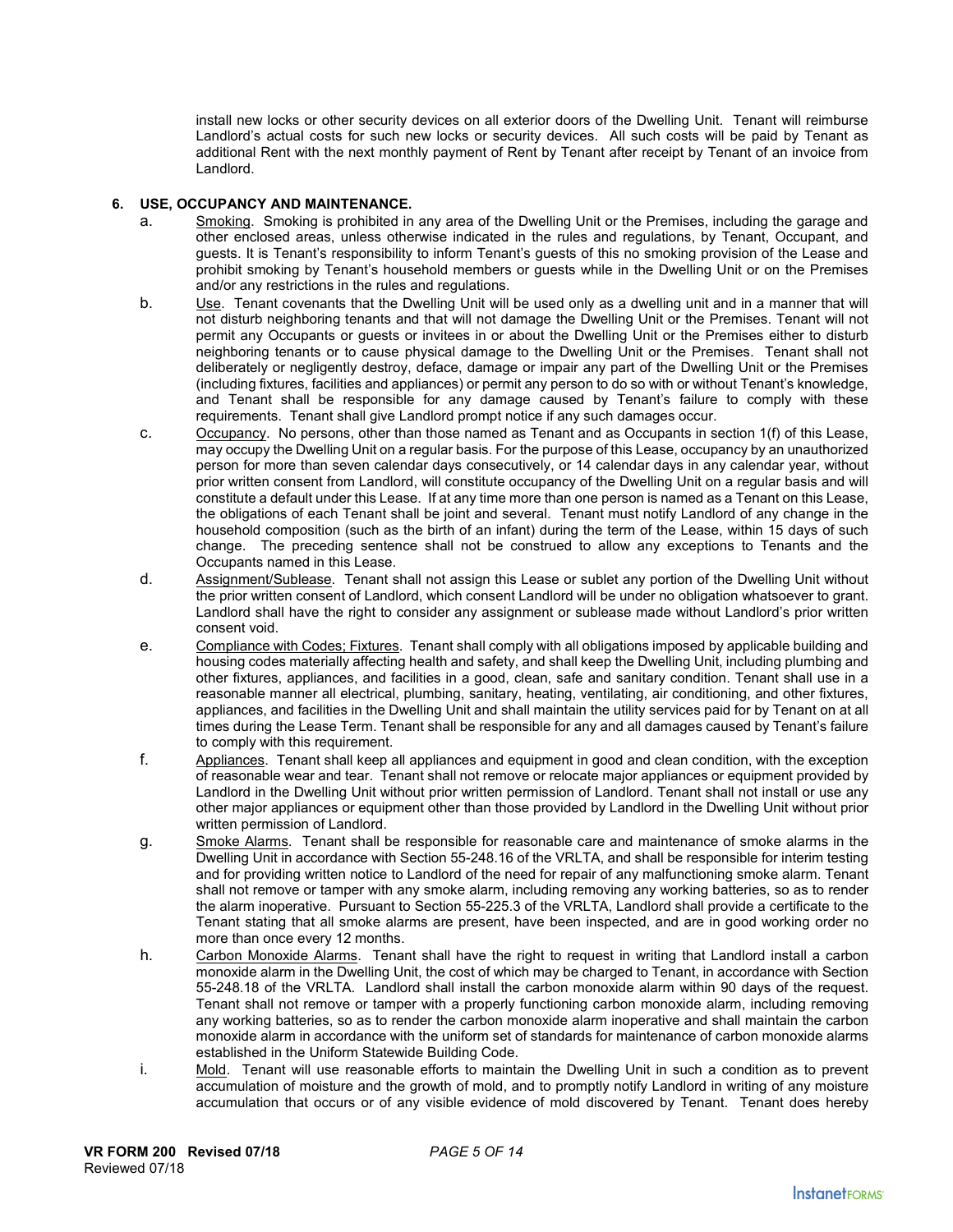release Landlord and Agent from any and all claims or liability to Tenant, Occupants, or Tenant's guests or invitees, and does hereby agree to indemnify and hold Landlord and Agent harmless from and against any and all loss, damage, claim, suit, costs (including reasonable attorneys fees and costs at all tribunal levels) or other liability whatsoever resulting from Tenant's failure to comply with the provisions of this subsection or any other provisions of law. Landlord shall provide Tenant with a copy of a summary of information related to mold remediation occurring during the tenancy and, upon request by Tenant, make available the full package of such information and reports not protected by attorney-client privilege.

- j. Trash. Tenant to provide and maintain appropriate receptacles and conveniences for the collection, storage, and removal of ashes, garbage, rubbish, and other waste incidental to the occupancy ("Trash"). Tenant shall be responsible for arranging and paying for the removal of Trash and other waste, including bulk items.
- k. Insects and Pests. Tenant shall keep the Dwelling Unit free from insects and pests, and promptly notify the Landlord of the existence of any insects or pests. Tenant shall be financially responsible for the added cost of treatment or extermination due to Tenant's unreasonable delay in reporting the existence of any insects or pests and be financially responsible for the cost of treatment or extermination due to Tenant's fault in failing to prevent infestation of any insects or pests in the area occupied. Except for the costs of any regularly scheduled pest treatments provided by Landlord, Tenant shall be responsible for the costs of any insect or pest treatments necessary in the Dwelling Unit, which amounts shall constitute additional Rent and must be paid by Tenant with the next monthly payment of Rent after receipt by Tenant of an invoice from Landlord. Tenant shall prepare the Dwelling Unit for the application of insecticides or pesticides in accordance with any written instructions provided by Landlord, and if insects or pests are found to be present, follow any written instructions provided by Landlord to eliminate the insects or pests following the application of insecticides or pesticides. Tenant who has concerns about specific insecticides or pesticides shall notify the Landlord in writing no less than 24 hours before any scheduled insecticide or pesticide application, in accordance with Section 17 of this Lease. Tenant does hereby release Landlord and Agent from any and all claims or liability to Tenant, Occupants, or Tenant's guests or invitees, and does hereby agree to indemnify and hold Landlord and Agent harmless, from and against any and all losses, damages, claims, suits, costs (including reasonable attorneys fees and costs) or other liabilities whatsoever arising from the presence of insects or pests in the Dwelling Unit, and/or resulting from Tenant's failure to comply with the provisions of this subsection or any other provisions of law.
- l. Painting and Alterations. Tenant shall not paint or disturb any painted surfaces or make other alterations to the Dwelling Unit without Landlord's prior written approval. Tenant shall notify Landlord and Agent in the event there is any chipped or peeling paint in the Dwelling Unit.
- m. Compliance with Law. Tenant shall comply with any and all obligations imposed upon Tenant by applicable Virginia law, including the VRLTA.
- n. Animals. Tenant shall use reasonable care to prevent any dog or other animal in possession of the Tenant, Occupants, or guests or invitees from causing personal injuries to a third party in the Dwelling Unit or on the Premises, or property damage to the Dwelling Unit or the Premises.
- o. Landlord Obligations. Landlord shall comply with the specific duties imposed upon landlords in Section 55- 248.13 of the VRLTA. Landlord may only be liable to Tenant for damages proximately caused by Landlord's breach of said statute or a specific provision of this Lease.
- p. Tenant Obligations. Tenant shall promptly report any required maintenance to Landlord or Agent. Tenant shall be financially responsible for the added cost of repair or any other associated costs due to Tenant's unreasonable delay in reporting the existence of any maintenance issues. Tenant shall be responsible for paying the cost of any unnecessary service call and any costs incurred as a result of the Tenant failing to keep appointments with service providers that require access in order to make scheduled repairs.

# **7. UTILITIES.**

- a. The utilities provided by Landlord and included in the Rent are listed in section  $1(g)(i)$ . Tenant shall obtain all utility and other services listed in section  $1(g)(ii)$ , or not otherwise listed in Section  $1(g)$  as being provided by Landlord. All such utility and other services shall be paid directly by Tenant, and Tenant shall pay any deposits and monthly bills due to the applicable providers. Tenant shall pay in full all charges for utilities and other services which Landlord separately bills Tenant as set forth in section 1(g)(iii), and in accordance with the applicable invoice (if any). Tenant shall keep all essential utility services turned on, in and to the Dwelling Unit during any Lease Term. Landlord shall not be liable for the failure to provide these services or for the interruption of such services if such failure or interruption is due to any cause beyond the control of Landlord.
- b. Landlord reserves the right to use sub-metering or energy allocation equipment, or to allocate utility costs on the basis of ratio utility billing ("RUBs"), as provided in the VRLTA, for the utilities provided by Landlord. If Landlord chooses to allocate utility costs on the basis of RUBs, Landlord will bill Tenant for an appropriate prorata share of such utility costs, which bill shall be due and payable as additional Rent at the first of the next month.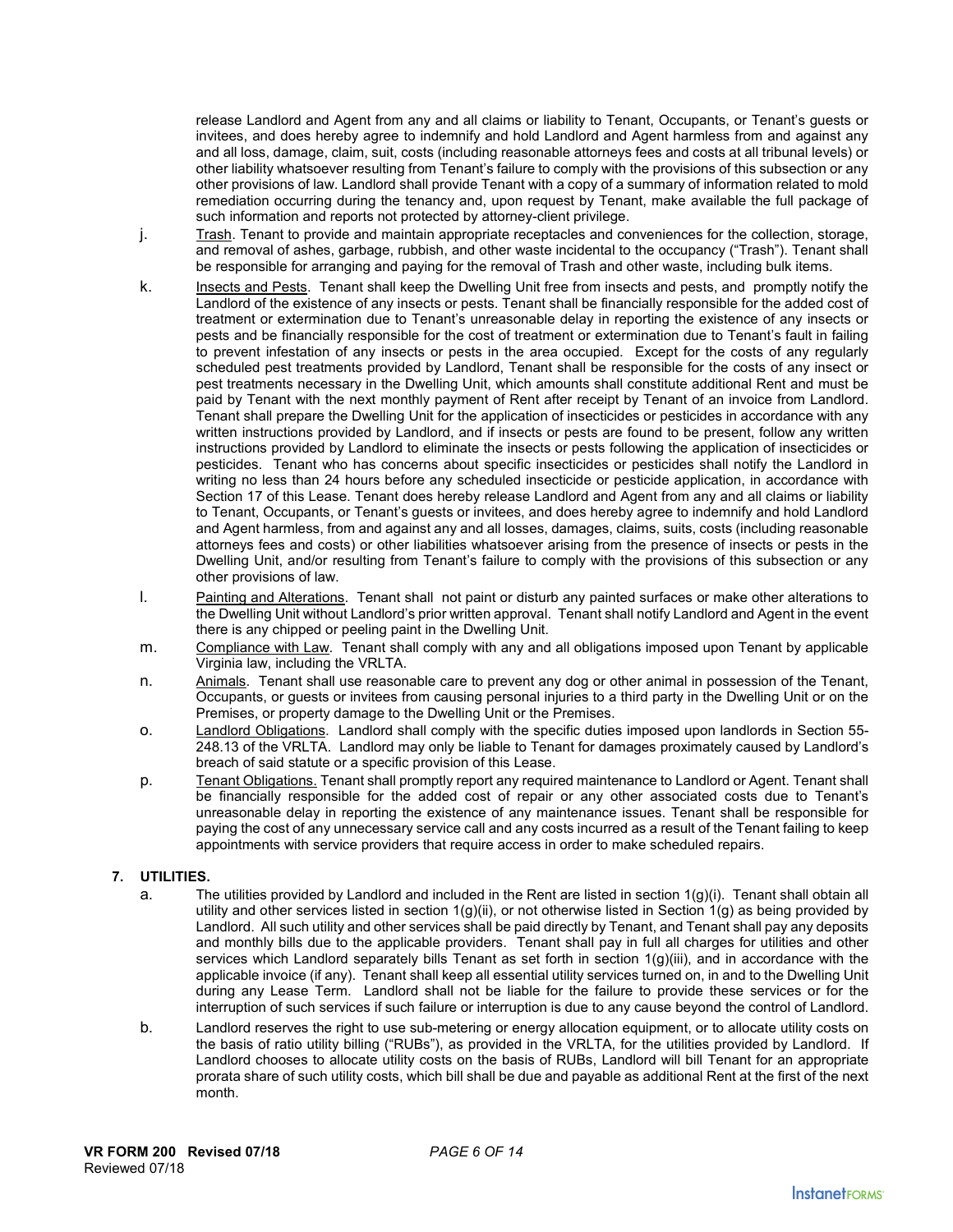- c. Landlord reserves the right to include water, sewer, electrical, natural gas, or other utilities in the amount of Rent as specified in the Lease.
- d. If, contrary to this Lease or provisions of the VRLTA, Landlord willfully or negligently fails to supply heat, running water, hot water, electricity, gas, or other essential service, Tenant shall serve a written notice on Landlord specifiying the breach if acting under this section and, in such event, and after a reasonable time allowed for Landlord to correct such breach, may
	- i. Recover damages based upon the diminution in the fair rental value of the Dwelling Unit; or
	- ii. Procure reasonable substitute housing during the period of Landlords noncompliance, in which case Tenant is excused from paying Rent for the period of Landlord's noncompliance, as determined by the court.

# **8. PERSONAL PROPERTY OF TENANT**

- a. Renter's Insurance. All personal property placed in or about the Dwelling Unit or the Premises shall be at the sole risk of Tenant or the parties owning the same, and Landlord shall not be liable for the loss, destruction, theft of, or damage to such property. Tenant shall obtain insurance coverage (commonly referred to as "renter's insurance"), which shall meet the minimum coverage limits and other terms specified by Landlord. The policy shall name Landlord and Managing Agent as interested parties. Landlord reserves the right to require Tenant to pay for the cost of renter's insurance obtained through Landlord, in which case the actual costs for such insurance and the administrative fee as set forth in Section 1(h) shall be charged to Tenant as additional Rent. Tenant shall have the option to purchase their own renter's insurance policy, provided the policy otherwise meets the requirements of this Section 8(a), in which case Tenant shall be charged a monthly opt-out fee as set forth in Section 1(h). For any renter's insurance policy obtained by Tenant in accordance with this Section 8(a), Tenant agrees to maintain such policy in full force and effect for the full term of this Lease, including any extensions or renewals thereof, and to provide Landlord sufficient proof of such insurance. If Tenant allows his renter's insurance to lapse for any reason, Landlord may provide renter's insurance coverage to Tenant. Tenant shall be obligated to pay for the cost of premiums for such insurance until Tenant has provided written documentation to Landlord showing that Tenant has reinstated his own renter's insurance coverage. Any renter's insurance policy provided by Landlord shall terminate contemporaneously with the termination of this Lease.
- b. Other Insurances. Nothing in this section shall be construed to prohibit Landlord from recovering from Tenant, as part of the Rent, the actual costs of insurance coverages provided by Landlord relative to the premises, or the costs of a self-insurance program held in an escrow account, including Landlord's administrative or other fees associated with the administration of such coverages. Landlord may apply such funds held in escrow to pay claims pursuant to Landlord's self-insurance plan.
- c. Abandoned Property. Any items of personal property left in or about the Dwelling Unit after Tenant vacates the Dwelling Unit will be considered abandoned property and may be disposed of by Landlord as Landlord sees fit, provided that Landlord has: (i) given Tenant written notice of termination as required by this Lease or the VRLTA including a notice that any items of personal property left in the Dwelling Unit or the Premises would be disposed of within 24 hours after termination; (ii) given written notice in accordance with subsection 9(d) of this Lease including notice that any items of personal property left in the Dwelling Unit or the Premises would be disposed of within 24 hours after expiration of the seven-day period; or (iii) given written notice to Tenant including a statement that any items of personal property left in the Dwelling Unit or the Premises would be disposed of within 24 hours after expiration of a ten-day period from the date of such notice. Tenant shall have the right to remove its personal property from the Dwelling Unit or the Premises during the 24 hour period after termination during normal business hours, or during normal business hours until Landlord has disposed of the remaining personal property of Tenant. During such 24 hour period and until Landlord disposes of the remaining personal property of Tenant, Landlord shall have no liability for risk of loss of such property.
- d. Death of Tenant. If a Tenant who is the sole occupant of the Dwelling Unit dies, and there is no person authorized by order of a circuit court to handle probate matters for the deceased Tenant, Landlord may dispose of any personal property left by such Tenant upon giving at least ten days written notice in accordance with Section 55-248.38:3 of the VRLTA. Such notice shall include a statement that any items of personal property left in the Dwelling Unit shall be treated as abandoned property and disposed of, if not claimed within ten days, subject to subsection (c) hereof. This Lease shall be deemed terminated on the date of death of the Tenant; however, the estate of the Tenant shall remain liable for actual damages in accordance with Section 55-248.35 of the VRLTA, subject to Landlord's duty to mitigate damages.

### **9. ACCESS TO THE DWELLING UNIT AND PREMISES BY LANDLORD AND ITS DULY DESIGNATED REPRESENTATIVE(S); REPAIRS.**

a. Landlord and its duly designated representative(s) may enter the Dwelling Unit and go upon the Premises in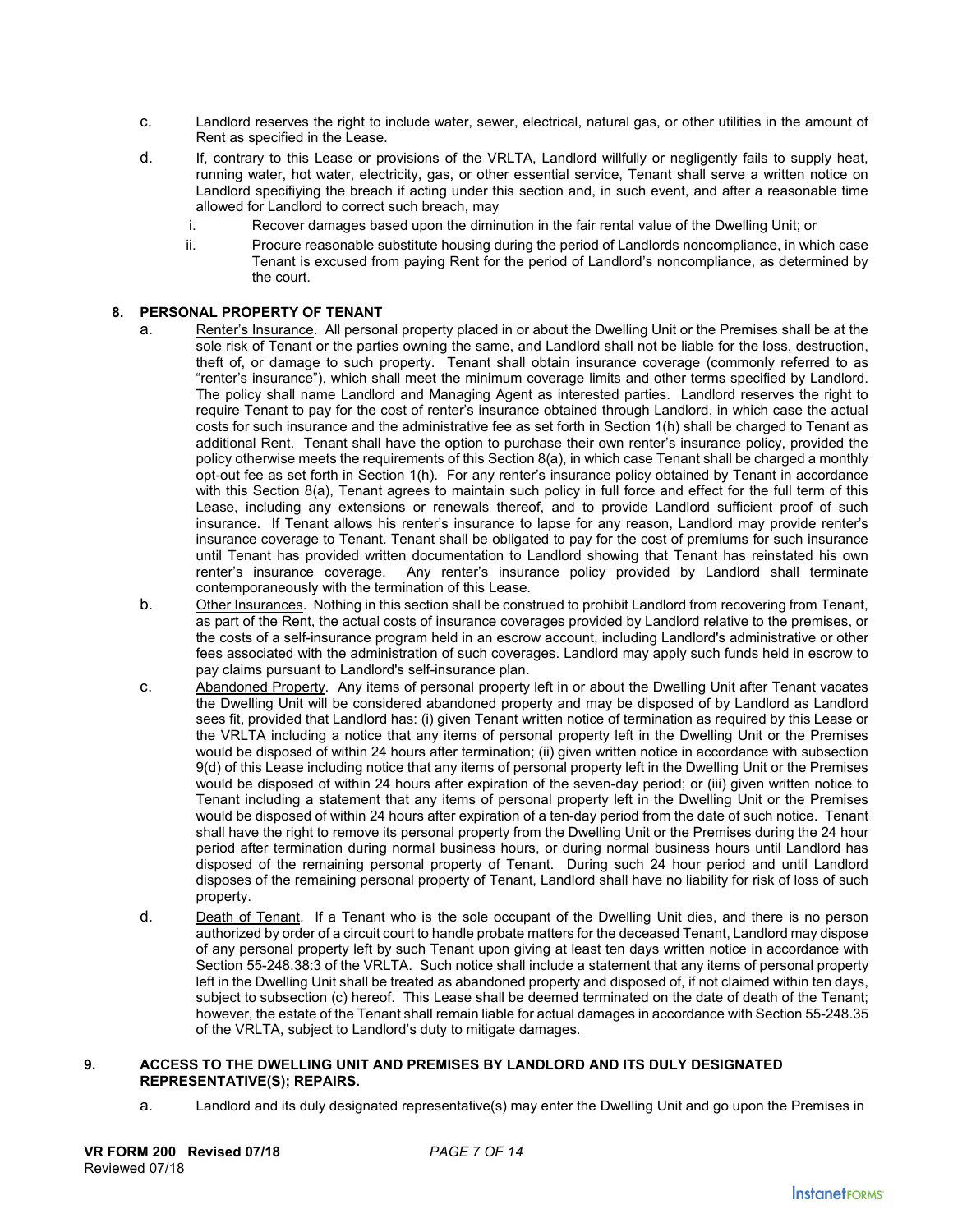order to do the following:

- i. Upon reasonable notice to Tenant and at reasonable times:
	- 1. inspect the Dwelling Unit and the Premises;
	- 2. make necessary or agreed repairs, decorations, alterations, or improvements;
	- 3. supply necessary or agreed services;
	- 4. exhibit the Dwelling Unit and Premises to prospective or actual mortgagees, workmen, contractors, appraisers and/or representatives of any owners' association.
- ii. Landlord will give Tenant at least 24 hours notice, unless impractical to do so, of routine maintenance to be performed that has not been requested by Tenant, and shall not be required to provide prior notice to Tenant for any maintenance requested by Tenant. Landlord may enter the Dwelling Unit without Tenant's consent in cases of emergency.
- iii. Place a "For Sale" sign upon the Dwelling Unit and Premises and exhibit the Dwelling Unit and Premises to prospective purchasers. After notice of termination of this Lease by Landlord or Tenant or commencing 90 days before the expiration of the Term, place a "For Rent" sign upon the Dwelling Unit and Premises and exhibit the Dwelling Unit and Premises to prospective tenants. Such exhibition may include placing an electronic lockbox on the Premises. Tenant shall cooperate with Landlord or Agent in making the Dwelling Unit available for such showings by other licensed real estate agents, which shall be conducted at reasonable times and with reasonable notice to Tenant. If Tenant, without reasonable justification, refuses to permit Landlord or Agent to exhibit the Dwelling Unit for sale or lease through a licensed real estate agent, Landlord may recover damages, costs, and reasonable attorney fees.
- b. Landlord shall give written notice to Tenant no less than 24 hours prior to an application of an insecticide or pesticide in the Dwelling Unit. If Tenant requests the application of the insecticide or pesticide, no prior notice is required.
- c. If Tenant refuses to allow or prevents access to Landlord as provided herein, in addition to any other remedies available at law or in equity, Landlord may obtain injunctive relief to compel access or may terminate this Lease. In either case, Landlord may recover actual damages sustained and reasonable attorney's fees.
- d. Tenant shall give Landlord notice of any anticipated extended absence of Tenant from the Dwelling Unit in excess of seven days. During such absence of Tenant, Landlord may enter the Dwelling Unit at times reasonably necessary to protect the Dwelling Unit. If Tenant fails to give such notice, Landlord may recover from Tenant any actual damages sustained, and shall have all other rights provided in the VRLTA. If Landlord cannot determine whether Tenant has abandoned the Dwelling Unit, Landlord may serve written notice on Tenant requiring Tenant to give Landlord written notice within seven days that Tenant intends to remain in occupancy of the Dwelling Unit. If by the end of such seven-day period Landlord has not received such notice or has otherwise determined that Tenant has abandoned the Dwelling Unit, the Dwelling Unit shall be presumed abandoned and this Lease shall be terminated as of such date.

In the event there is a non-emergency property condition, including a mold condition that requires Tenant to temporarily vacate the Dwelling Unit to make the necessary repairs, in the sole determination of Landlord, the Landlord may upon no less than 30 days prior written notice to Tenant (or such sooner period as may be agreed to by the parties), require the Tenant to temporarily vacate the Dwelling Unit for a period of not more than 30 days. Landlord shall provide a comparable dwelling unit selected by Landlord at no expense or cost to Tenant, or at Landlord's option to a hotel room as selected by Landlord at no expense or cost to Tenant. Landlord shall not be required to pay for any other expenses of the tenant that arise after the relocation period. Tenant shall continue to be responsible for all Rent due under the Lease without abatement, and shall comply with all other terms and conditions of the Lease during any period of temporary relocation. If the Landlord properly remedies the non-emergency property condition, or the mold condition in accordance with professional standards (as defined in Section 55-248.4 of the VRLTA), the Tenant shall have no right to terminate the Lease as a result of such condition.

- **10. LANDLORD'S INABILITY TO DELIVER POSSESSION TO TENANT.** If Landlord is unable to deliver possession of the Dwelling Unit to Tenant on the Commencement Date of this Lease through no fault of Landlord, Landlord shall not be liable to Tenant for any damages other than to rebate any Rent paid by Tenant for such portion of the Term during which the Dwelling Unit is not delivered to Tenant. If Landlord cannot deliver possession of the Dwelling Unit or provide Tenant with an alternative residential dwelling unit acceptable to Tenant within 15 days after the Commencement Date of the Lease, the Lease may be terminated by either Landlord or Tenant by giving notice to the other as provided herein.
- **11. CASUALTY DAMAGE.** If the Dwelling Unit is damaged by fire or other casualty, by the failure of or malfunction of any equipment or utilities serving the Dwelling Unit, Tenant shall promptly notify Landlord. If, in the sole determination of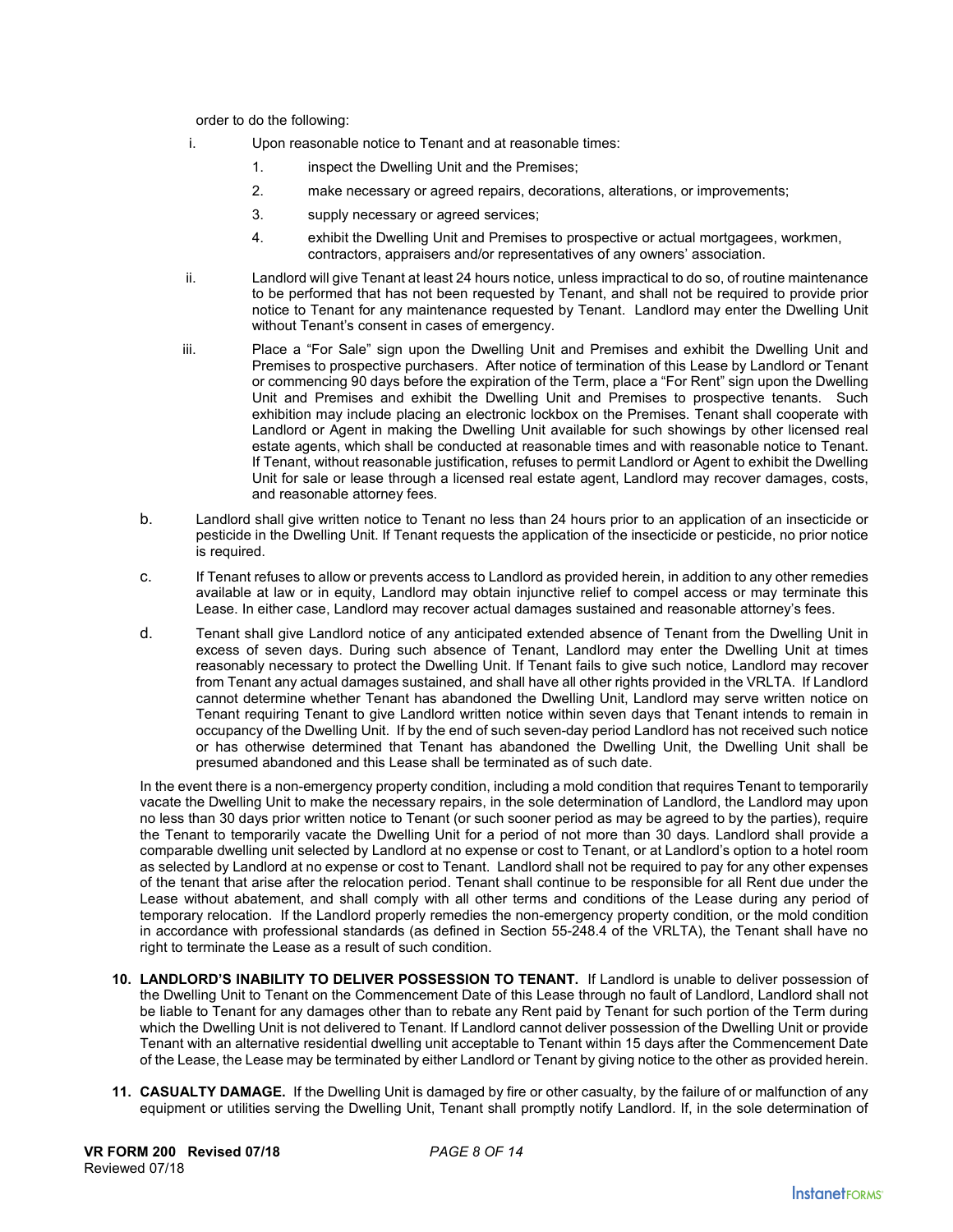Landlord, such damage does not render the Dwelling Unit substantially impaired or require repairs requiring Tenant to vacate the Dwelling Unit, Landlord shall repair the same within a reasonable period of time after service upon Landlord of written notice of such damage by Tenant, and Rent shall not abate during the period of such repairs. If the Dwelling Unit or any part thereof is damaged by fire or other casualty to such an extent that use of the Dwelling Unit is substantially impaired, or required repairs can be made only by Tenant vacating the Dwelling Unit, in the sole determination of Landlord, either Landlord or Tenant shall have the right to terminate the Lease in accordance with the terms of Section 55-248.24 of the VRLTA by giving to the other party at least 14 days' notice of termination. Landlord shall account to Tenant for the Security Deposit and prepaid rent, as applicable, plus accrued interest on the Security Deposit (if any) based upon the damage or casualty. However, if Landlord reasonably believes that Tenant, Tenant's guests, invitees or Occupants were the cause of the damage or casualty, Landlord shall so notify Tenant and make disposition of the Security Deposit and any prepaid rent by advising Tenant that such funds will be held until a determination is made of the amount of damages caused by Tenant's acts. Landlord shall have the right to apply the Security Deposit and prepaid rent to the damage so caused by Tenant, Tenant's guests, invitees, or Occupants. Except as otherwise provided herein, Tenant does hereby release Landlord from any and all liability, loss, damage or claim resulting from any casualty, and shall require its insurer to waive any rights of subrogation against Landlord. Landlord retains any rights of subrogation against Tenant.

- **12. CONDEMNATION.** If all, or a substantial part, of the Dwelling Unit or Premises shall be acquired for any public use by the right of eminent domain, or private purchase in lieu of such right, by a public body vested with the power of eminent domain, this Lease and all rights of Tenant under it shall immediately terminate. The Monthly Rent shall be prorated as of the date of such acquisition, but Tenant shall have no claim against Landlord for any value of the unexpired Term, nor shall Tenant be entitled to any part of the condemnation award or purchase in lieu of such award.
- **13. LIABILITY OF LANDLORD/AGENT.** Landlord may only be liable to Tenant for damages proximately caused by Landlord's breach of Section 55-248.13 of the VRTLA or a specific provision of this Lease. Landlord and Agent shall not be liable for negligence or tort. Landlord and Agent shall also not have any liability of any kind whatsoever for any of the following: failure of utilities or services; acts of God; and any injuries or damages to persons or property either caused by or resulting from fire, falling plaster, dampness, overflow, or leakage upon or into the Dwelling Unit or the Premises of water, rain, snow, ice, sewage, steam, gas, or electricity, or by any breakage in or malfunction of pipes, plumbing, fixtures, air conditioners, or appliances, or leakage, breakage, or obstruction of soil pipes, nor for any injury or damage from any other cause. Tenant acknowledges that any security measures provided by Landlord or Agent will not be treated by Tenant as a further assurance or guarantee against crime or of a reduction in the risk of crime. Neither Landlord nor Agent will be liable to Tenant or any guest, invitee, or Occupant for injury, damage or loss to person or property caused by criminal conduct of other persons, including theft, burglary, assault, vandalism, or other crimes. Neither Landlord nor Agent will furnish security personnel, security lighting, security gates or fences, or other forms of security. If the employees of Landlord or Agent are requested to render services not contemplated in this Lease, Tenant will hold Landlord and Agent harmless from any and all liability for same. If information on Tenant's rental history is requested by others for law enforcement or business purposes, Landlord may provide same in accordance with the "Tenant Consent Form." Landlord and Agent, in addition, shall not be liable under any circumstances of Tenant's failure to provide Landlord or Agent with prompt notice of any such conditions existing in the Dwelling Unit or Premises. Tenant hereby releases Landlord and Agent from any and all liability and agrees to indemnify Landlord and Agent for such losses, with respect to Tenant, and all Occupants and guests or invitees of Tenant. Landlord and Agent may enter into an agreement with a third party service provider to maintain tenant records in electronic form or other medium. In such case, Landlord and Agent shall not be liable under Section 55-248.9:1 of the VRLTA in the event of a breach of the electronic data of the third party service provider, except in the case of gross negligence or intentional act.
- **14. ANIMALS.** No animals of any kind will be allowed to be kept or maintained on the Dwelling Unit without Landlord's prior written consent and the execution of an addendum entitled "Pet Addendum" or "Assistance Animal Addendum." Landlord reserves the right, however, to prohibit animals, except for qualified service animals, completely from the Dwelling Unit and Premises. Any unauthorized animal(s) in the Dwelling Unit shall constitute a breach of this Lease, and Tenant must pay the Unauthorized Animal Fee listed in section 1(h), if any, along with any other applicable Pet Rent, Fees and Deposit.
- **15. REPRESENTATIONS IN APPLICATION FOR LEASE.** This Lease has been entered into in reliance on the information given by Tenant on Tenant's Application for Residential Lease (the "Application"), which by this reference is made a part of this Lease. Tenant shall advise Landlord and Agent in writing of any changes to the information contained in the Application. If any of Tenant's material representations are found to be misleading, incorrect, untrue or omitted, Landlord may immediately terminate this Lease and require Tenant to vacate the Dwelling Unit.
- **16. FINANCIAL RESPONSIBILITY.** If Landlord is required to make any payment to Tenant hereunder, Tenant agrees that such financial obligation will be satisfied solely from Landlord's estate and interest in the Dwelling Unit and the real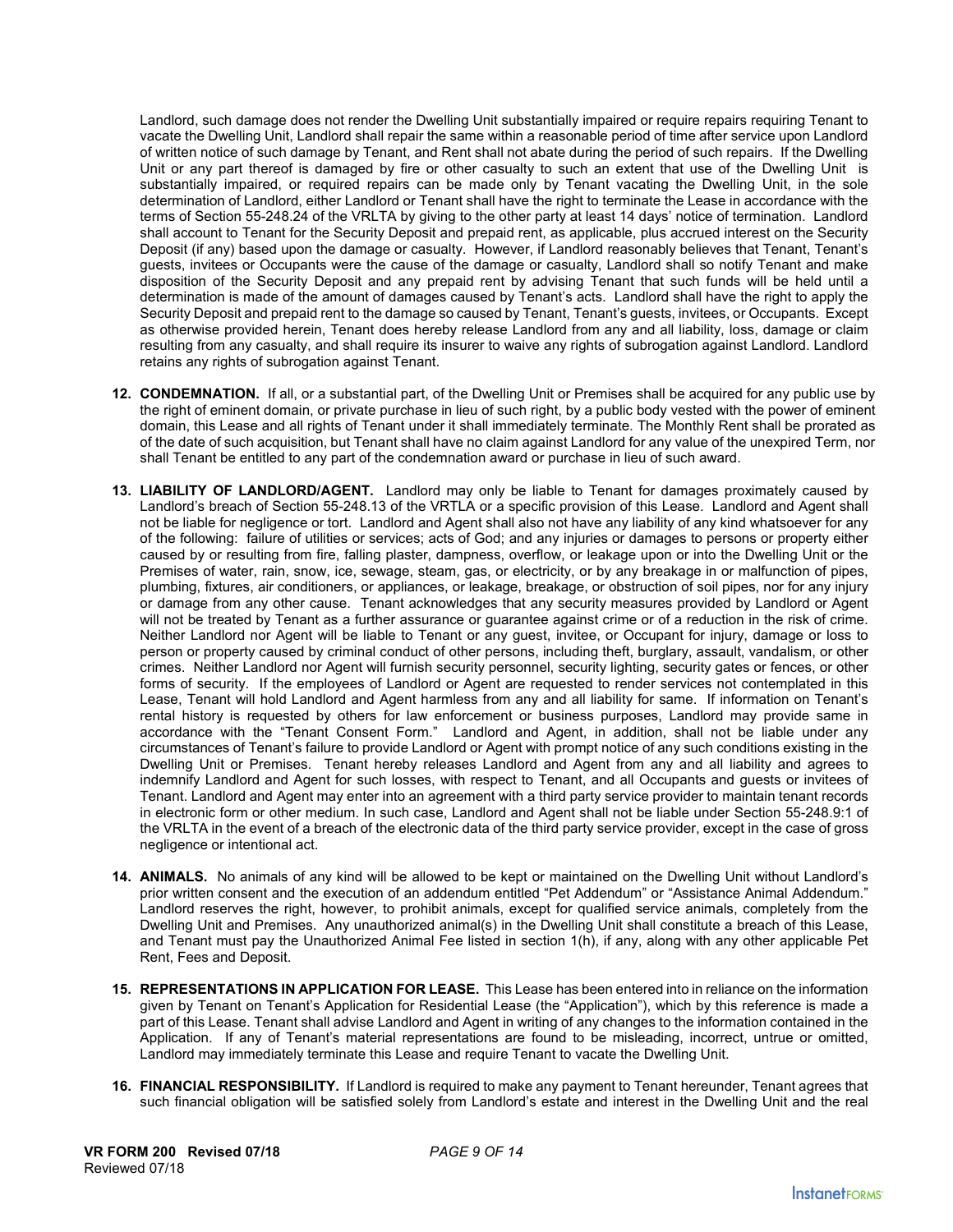estate upon which the Dwelling Unit is situated and the improvements of which it is part, or the proceeds thereof, so that Landlord will incur no individual or other liability for such financial obligations.

**17. NOTICE.** All notices shall be in accordance with Section 55-248.6 of the VRLTA*,* which provides for written notice to be given by regular mail or by hand delivery, with the party giving notice retaining a certificate of mailing, or delivery of the notice, as the case may be. Notice to the Landlord will be given to the Agent's Office or to such other place as may be specified by Landlord or Agent. Notice to Tenant will be given to the address of the Dwelling Unit. Landlord reserves the right for Landlord and Tenant to send notices in electronic form; however, if Tenant so requests, Tenant may elect to send and receive notices in paper form. If electronic delivery is used, the sender shall retain sufficient proof of the electronic delivery, which may be an electronic receipt of delivery, a confirmation that the notice was sent by facsimile, or a certificate of service prepared by the sender confirming the electronic delivery. Landlord will send all electronic notices to the e-mail address provided by Tenant in the Application, and Tenant is required to provide notice to Landlord of any change in e-mail address.

### **18. MILITARY.**

- a. Any Tenant who is a member of the armed forces of the United States or a member of the Virginia National Guard serving on fulltime duty or a Civil Service technician with a National Guard unit may, through the procedure detailed in subsection (b) of this section, terminate this Lease if the Tenant (i) has received permanent change of station orders to depart 35 miles or more (radius) from the location of the Premises; (ii) has received temporary duty orders in excess of three months' duration to depart 35 miles (radius) from the location of the Premises; (iii) is discharged or released from active duty with the armed forces of the United States or from full-time duty or technician status with the Virginia National Guard; or (iv) is ordered to report to government-supplied quarters resulting in the forfeiture of basic allowance for quarters.
- b. If Tenant qualifies to terminate this Lease pursuant to subsection (a) of this section, and in accordance with Section 55-248.21:1 of the VRLTA, Tenant may do so by serving on Landlord a written notice of termination at least 30 days prior to the next Rent due date. The termination date shall be no more than 60 days prior to the date of departure necessary to comply with the official orders or any supplemental instructions for interim training or duty prior to the transfer. Prior to the termination date, Tenant shall furnish Landlord with a copy of the official notification of the orders or a signed letter, confirming the orders, from Tenant's commanding officer.
- c. Nothing in this section shall limit the amount of the Security Deposit that Landlord may retain as provided in section 3 of this Lease.
- d. Landlord reserves the right to require, as a condition of this Lease, that Tenant execute a waiver of all or part of the rights the Tenant may otherwise have under the Servicemembers Civil Relief Act.
- e. If no waiver of rights under the Servicemembers Civil Relief Act is required by Landlord, in the event of a nonpayment of rent by Tenant, Landlord reserves the right to request an allotment from the pay of the servicemember tenant as permitted in the Servicemembers Civil Relief Act.

### **19. CANCELLATION; RENEWAL.**

- a. Either party may terminate this Lease in accordance with section 1(j) of this Lease. If notice of termination is not timely given, the Term of this Lease shall be extended upon the same terms and conditions as set forth in this Lease, for the term specified in section 1(j), until either party gives timely notice to terminate in accordance herewith, unless this Lease is terminated in accordance with any other applicable provision of this Lease or Virginia law; provided, however, that if the duration of the renewal term as set forth herein is less than the number of days specified in section 1(j) to terminate this Lease, then the notice period for terminating any renewal term of this Lease shall be the same period as the renewal term.
- b. If Landlord intends to change the terms or conditions of this Lease, including increasing the Rent, for any renewal term thereafter, Landlord shall give Tenant written notice in accordance with section 1(j) of this Lease, advising Tenant of the new terms and conditions of a renewal lease. Should Tenant fail to provide Landlord timely written notice of Tenant's intentions to terminate the Lease in accordance with the preceding subsection (a), Tenant shall be deemed to have agreed to the terms and conditions set forth in Landlord's Renewal Notice, and shall be bound for such, until such time as the Lease is terminated in accordance with this section.
- c. Any Tenant who is a victim of (i) family abuse as defined by Section 16.1-228 of the Code of Virginia; (ii) sexual abuse as defined by Section 18.2-67.10 of the Code of Virginia; or (iii) other criminal sexual assault under Section 18.2-61 et seq. of the Code of Virginia, may terminate the Lease in accordance with the provisions of Section 55-248.21:2 of the VRLTA.
- d. Upon termination of this Lease, Tenant shall surrender the Dwelling Unit in good condition, with the exception of reasonable wear and tear and must pay for all damages or assessments for damages made by Landlord against Tenant in accordance with the Damage Addendum if attached, other provisions of this Lease, or as Landlord reasonably determines.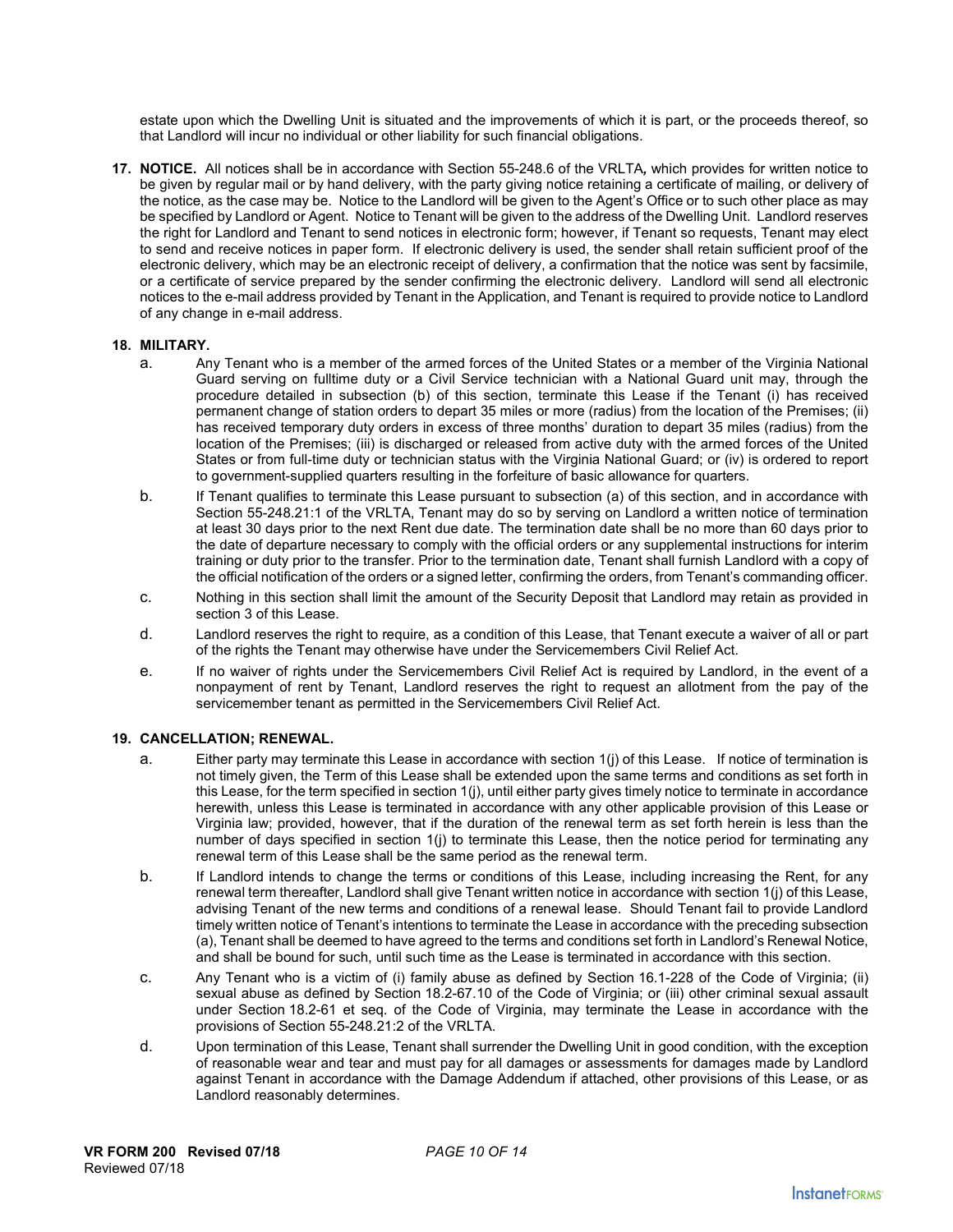- **20. ACTION BY LANDLORD UPON DEFAULT BY TENANT.** Under Virginia law and this Lease, Landlord may terminate this tenancy during the Term of the Lease upon one of the following:
	- a. Material Noncompliance by Tenant Failing to Pay Rent When Due. If Tenant fails to pay Rent when due or pays Rent with a bad check or failed electronic funds transfer, and such failure continues after Landlord has delivered Tenant a five-day notice of material noncompliance for failure to pay Rent, Tenant shall be in default, and Landlord may terminate this Lease and Tenant's right to possession, and seek such damages as are appropriate under this Lease and the VRLTA.
	- b. Material Noncompliance by Tenant Which Can Be Remedied Within 21 Days. If Tenant fails to comply materially with any other provision of this Lease that can be remedied, Landlord may deliver Tenant a material noncompliance notice stating that if Tenant does not remedy the specified noncompliance(s) within 21 days after receipt of such notice, then if such noncompliance is remediable, this Lease will terminate 30 days after Landlord has delivered Tenant such notice.
	- c. Repeat Violations. If Tenant has received a prior written notice that required Tenant to remedy a breach, and Tenant remedied such breach, if Tenant commits a subsequent breach of a like nature as the prior breach, Landlord may deliver Tenant a 30 day termination notice for such repeat violation. Such notice must reference the prior breach of a like nature and state that the Lease will terminate in 30 days for the reasons stated therein without allowing Tenant an opportunity to remedy such subsequent breach.
	- d. Nonremediable Violations/Criminal Acts. If Tenant commits a material noncompliance that is not remediable, Landlord may deliver Tenant a termination notice stating that this Lease will terminate in 30 days for the reasons stated therein without allowing Tenant an opportunity to remedy such breach. If a breach of Tenant obligations under Virginia law or this Lease involves or constitutes a criminal or willful act that is not remediable and that poses a threat to health or safety, Landlord may terminate this Lease immediately by delivering Tenant notice. Tenant and any other persons in or about the Dwelling Unit with consent of Tenant, including but not limited to members of the family, guests, invitees or Occupants, shall not engage in criminal activities or activities intended to facilitate criminal activities including any illegal drug-related activity on the Dwelling Unit and any area of the Premises, including common areas and streets, involving a controlled substance (as defined in Section 54.1-3401 of the Code of Virginia) or any activity that involves or constitutes a criminal or willful act that also poses a threat to health and safety. "Illegal drug-related activity" means the illegal manufacture, sale, distribution, use or possession with intent to manufacture, sell, distribute or use of a controlled substance. Neither Tenant, guests, invitees or Occupants of Tenant may engage in the manufacture, sale or distribution of illegal drugs at any location, whether on the Premises or otherwise. Neither Tenant, guests or invitees or Occupants of Tenant may engage in acts of violence or threats of violence, including, but not limited to the unlawful discharge of firearms in the Dwelling Unit or on or near the Premises. A single violation of any of these provisions shall constitute a non-remediable violation of the Lease and justification for termination thereof. Criminal conviction is not required in order for Landlord to terminate this Lease. Nothing herein shall be construed to limit any remedies available under Virginia law for any criminal offenses committed by Tenant, guests, invitees or Occupants of Tenant.
	- e. Material Noncompliance by Tenant Which Can Be Remedied by Repairs, Cleaning or Replacement. If Tenant commits a material noncompliance that can be remedied by repair, cleaning or replacement, Landlord shall deliver deliver Tenant notice specifying the breach and stating that Landlord will enter the Dwelling Unit and perform the work. Once the work is complete, Landlord will deliver an itemized bill to Tenant for the work, and such amounts are due as Rent on the next Rent due date, or if this Lease is terminated, immediate payment is due.
	- f. Remedies Available to Landlord Upon Termination of Lease. In the event of a breach of the Lease or noncompliance by Tenant, Landlord shall be entitled to recover from Tenant the following, regardless of whether or not a lawsuit is filed or an order obtained from a court, amounts as contracted for in the Lease including: (i) Rent due and owing (through the month of the court date if a lawsuit is pending); (ii) other charges and fees; (iii) late charges, (iv) reasonable attorney's fees in accordance with Section 26 of this Lease, unless in a court action the Tenant proved by a preponderance of the evidence that Tenant's failure to pay rent or vacate was reasonable; (v) costs of the proceeding as provided by law if a court action has been filed; and (vi) damages to the Dwelling Unit or Premises.
	- g. Family abuse. If a Tenant is a victim of family abuse as defined in the VRLTA, and the perpetrator is barred from the Dwelling Unit pursuant to Section 55-248.31:01 of the VRLTA based upon information provided by Tenant to Landlord, or by a protective order issued by a court of competent jurisdiction, Landlord may not terminate this Lease due solely by an act of family abuse against a Tenant. However, the provisions of the preceding sentence shall not apply if: (i) Tenant fails to provide Landlord, not later than 21 days after the alleged offense, with written documentation corroborating Tenant's status as a victim of family abuse and the exclusion of the perpetrator from the Dwelling Unit and the Premises; or (ii) the perpetrator returns to the Dwelling Unit in violation of the bar notice, and Tenant fails to so notify Landlord with 24 hours, subject to the provisions of the VRLTA.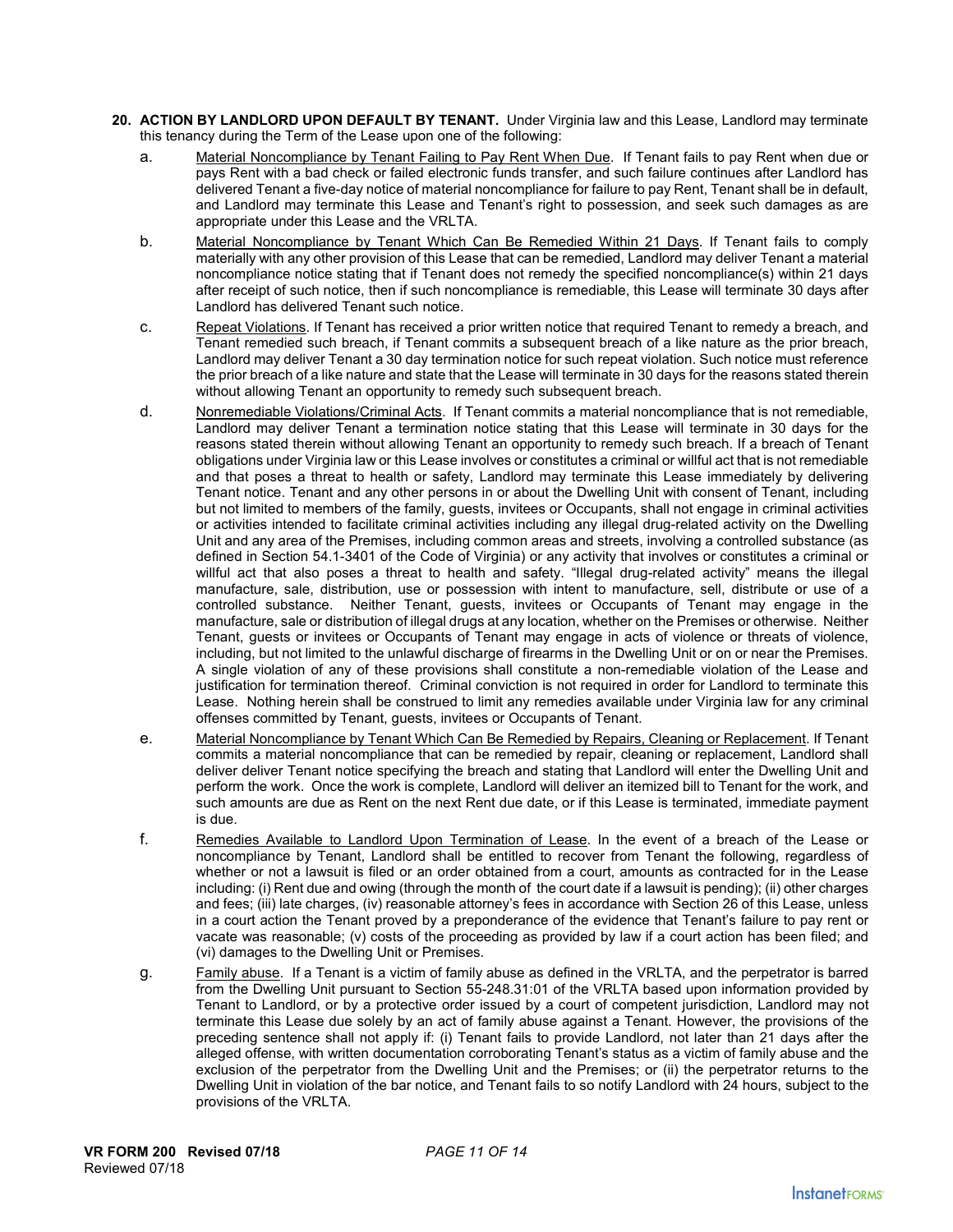- 21. UNLAWFUL DETAINERS; ACCEPTANCE OF RENT WITH RESERVATION. Landlord may accept full or partial payment of all Rent and receive an order of possession from a court of competent jurisdiction pursuant to an unlawful detainer action filed under Section 8.01-374 *et seq*. of the Code of Virginia, and proceed with eviction. Such notice shall be included in a written termination notice given by Landlord to Tenant under Section 55-248.31 or in a separate written notice given by Landlord to Tenant within five business days of receipt of Rent. Subsequent to the entry of an order of possession by a court of competent jurisdiction but prior to eviction, provided that notice of acceptance was given by Landlord in a separate written notice given by Landlord to Tenant within five business days of receipt of such payment, Landlord may accept all amounts owed to Landlord by Tenant, including full payment of any money judgment, award of attorney fees and court costs, and all subsequent Rents that may be paid prior to eviction, and proceed with eviction. Writs of possession in cases of unlawful entry and detainer are otherwise subject to Section 8.01-471 of the Code of Virginia. In cases of unlawful detainer, Tenant may pay Landlord or Landlord's attorney, or pay into court all: (i) Rent due and owing through the month of the court date as set forth in the Lease, (ii) other charges and fees set forth in the Lease, (iii) late charges specified in the Lease, (iv) reasonable attorney fees as set forth in the Lease or as provided by law, and (v) costs of the proceeding as provided by law, at which time the unlawful detainer proceeding shall be dismissed. Tenant may invoke the rights granted in this paragraph no more than one time during any 12-month period of continuous residency in the dwelling unit, regardless of the term of the Lease or any renewal thereof.
- **22. NO WAIVER.** If Landlord waives a noncompliance or breach of the Lease or law by Tenant, such waiver shall not be construed as a waiver of any subsequent breach of noncompliance or breach, and this Lease shall continue in full force and effect.
- **23. SUBORDINATION.** Tenant agrees that this Lease is subordinate to the lien of any existing or future deeds of trust or mortgages placed on the Dwelling Unit and Premises, and Tenant agrees to execute whatever additional agreements may be required to so subordinate this Lease. Landlord reserves the right to assign any of Landlord's rights under this Lease at any time.
- **24. SEVERABILITY.** If any provisions of this Lease violate law or equity, the remaining provisions shall remain in full force and effect.
- **25. DISCRIMINATION.** Landlord and Agent shall not discriminate against Tenant in the provisions of services or in any other manner on the basis of any protected class under federal, state or local fair housing law or regulations, or the REALTOR® Code of Ethics.
- 26. REASONABLE ATTORNEY'S FEES/COSTS OF COLLECTION. If as a result of Tenant's noncompliance with, or a breach of this Lease or the law, Landlord employs an attorney at law, regardless of whether a lawsuit is filed, Tenant agrees to pay Landlord's reasonable attorney's fees and costs in all courts of competent jurisdiction at all tribunal levels, as well as any and all costs recoverable under Virginia law.
- **27. RULES AND REGULATIONS.** Tenant shall abide by any rules and regulations adopted by Landlord applicable to the Dwelling Unit and the Premises, including any and all revisions delivered by Landlord to Tenant, and any rules of any property or homeowner, or similar association in which the Dwelling Unit is located.
- **28. HOLDOVER TENANT.** If Tenant remains in possession of the Dwelling Unit after the required departure date following the termination of this Lease, Tenant will be liable for the following damages sustained by Landlord, or Agent: (i) actual damages which include but not are limited to, holdover rent equal to the Per Diem Rent set forth in section 1(h) multiplied by the number of days Tenant stays in possession of the Dwelling Unit after the vacating date, and storage, hotel, meals, mileage, etc., payable by Landlord to the new tenant or (ii) liquidated damages equal to one-hundred and fifty percent (150%) (or one-hundred percent (100%) for any HUD property) of the Per Diem Rent, multiplied by the number of days Tenant stays in possession of the Dwelling Unit after the vacating date; and (iii) reasonable attorney's fees and court costs. In addition, if Tenant remains in the Dwelling Unit after termination or expiration of the Lease and no new Lease is entered into, the terms of the Lease shall remain in effect, except that the amount of rent shall be either as provided in the terminated Lease, or as provided by Landlord in a written notice to Tenant. Such new Rent amount shall take effect on the next Rent due date following 30 days after the notice. Nothing herein shall be deemed to create a right on the part of Tenant to holdover after the required departure date.
- **29. MODIFICATION, APPLICABLE LAW AND SUCCESSORS.** This Lease and any and all addenda, exhibits or amendments hereto constitute the entire agreement among the parties, and may not be modified or amended except by written instrument executed by Landlord and Tenant. This Lease shall be construed, interpreted and applied according to Virginia law and it shall be binding upon and inure to the benefit of the heirs, personal representatives, successors, assignees, and subtenants of the parties.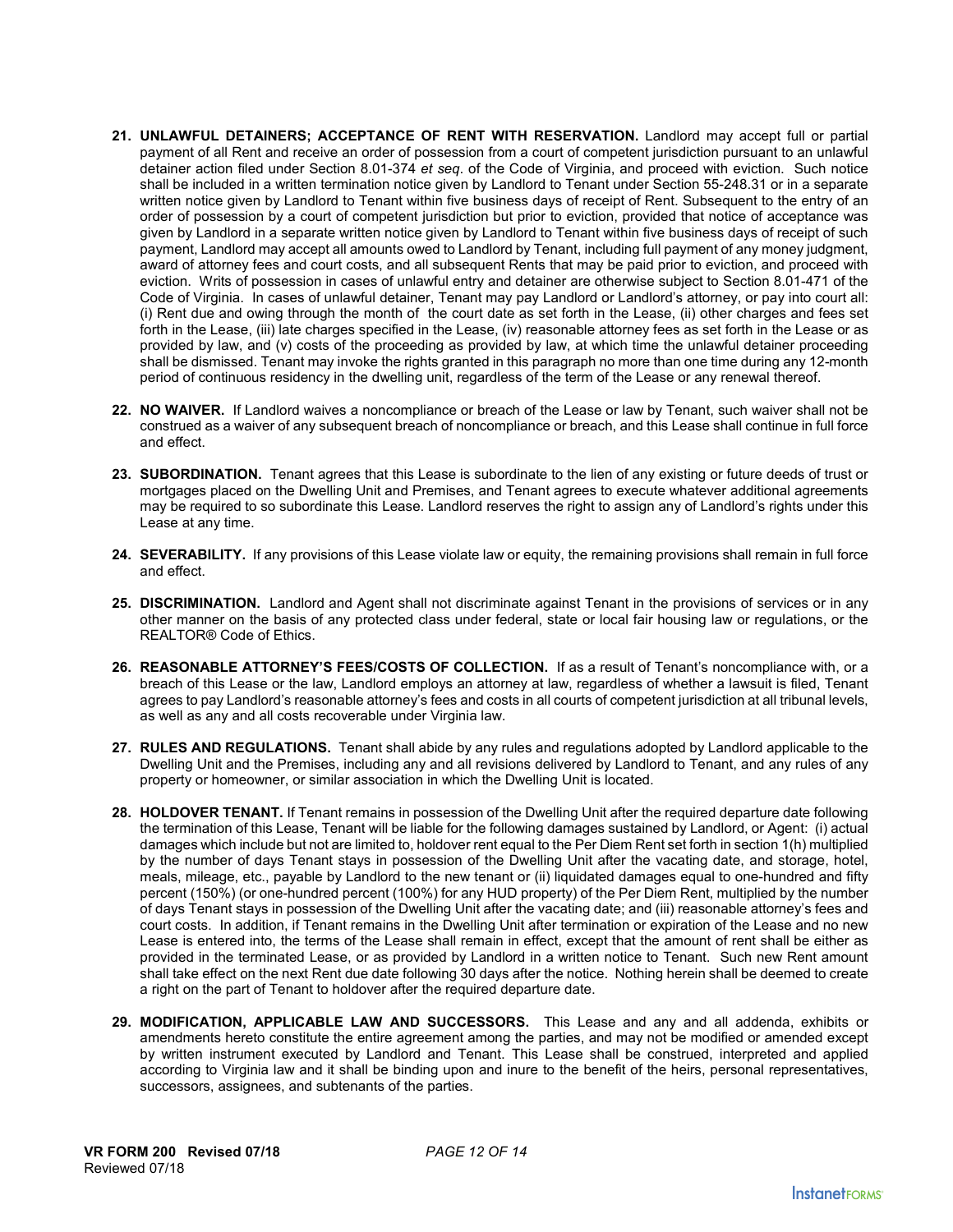- **30. STATUTORY NOTICE TO TENANT.** Tenant shall exercise whatever due diligence Tenant deems necessary with respect to information concerning sex offenders registered under Chapter 23 (sec 19.2-387 et seq.) of Title 19. Such information may be obtained by contacting the local police department or the Department of State Police, Central Records exchange at (804) 674-2000 or http://sex-offender.vsp.virginia.gov/sor/.
- **31. BANKRUPTCY.** Subject to the requirements of the Bankruptcy Code, in the event the Tenant is adjudicated as bankrupt, (or makes an assignment for the benefit of creditors), this Lease, at the option of the Landlord, shall terminate upon 30 days written notice and the Dwelling Unit shall be surrendered to the Landlord, who reserves the right to repossess the Dwelling Unit subject to the applicable provisions of law.
- **32. NON-BINDING MEDIATION.** In an effort to avoid the expense and delay of litigation, the parties agree to submit any disputes or claims arising out of this Lease, including those involving the Landlord's Broker or the Tenant's Broker, to mediation prior to instituting litigation. Such mediation will be *non-binding,* that is, no party will be obligated to enter into any settlement arising out of mediation unless that settlement is satisfactory to that party. Any settlement the parties enter into will be binding, but if the parties are not able to reach agreement on a settlement, they may resort to arbitration or litigation as if the mediation had never taken place. The mediation will be performed by a mutually agreeable mediator or mediation service in the area. This agreement to mediate does not apply to foreclosure, unlawful detainer (eviction), mechanics lien, probate, or license law actions. Judicial actions to provide provisional remedies (such as injunctions and filings to enable public notice of pending disputes) are not violations of the obligation to mediate and do not waive the right to mediate. Mediation fees, contained in the mediator's fee schedule, will be divided equally among parties and will be paid before the mediation conference.

### **33. OTHER SPECIFIC PROVISIONS:**

### **34. OPTIONAL PROVISIONS (to be initialed by Tenant if checked)**:

**LEAD-BASED PAINT**. The Premises were constructed prior to 1978, and housing built before 1978 may contain lead-based paint. Lead from paint, paint chips, and dust can pose health hazards if not maintained properly. Lead exposure is especially harmful to young children and pregnant women. The Lead Based Paint Disclosure and EPA information book "Protect Your Family from Lead in Your Home" are attached hereto and made a part hereof, which shall be acknowledged by Tenant prior to occupancy of the Dwelling Unit.

| <b>Tenant</b><br><b>Tenant</b>                                                                                              | Tenant          | <b>Tenant</b>                                                                                                                                                                                                                           |
|-----------------------------------------------------------------------------------------------------------------------------|-----------------|-----------------------------------------------------------------------------------------------------------------------------------------------------------------------------------------------------------------------------------------|
| the Code of Virginia.                                                                                                       |                 | <b>DEFECTIVE DRYWALL.</b> Tenant recognizes and acknowledges that prior to execution of this Lease, Tenant<br>has received a written disclosure that the Dwelling Unit contains "defective drywall," as defined in Section 36-156.1 of  |
| Tenant ________<br>Tenant _________                                                                                         | Tenant ________ | Tenant ________                                                                                                                                                                                                                         |
| condition of asbestos actually known to exist in the Dwelling Unit.                                                         |                 | <b>ASBESTOS.</b> Landlord hereby discloses any information known by Landlord regarding the location and                                                                                                                                 |
| Tenant may not disturb in any manner any areas noted above.                                                                 |                 |                                                                                                                                                                                                                                         |
| Tenant _________<br>Tenant ________                                                                                         | <b>Tenant</b>   | <b>Tenant</b>                                                                                                                                                                                                                           |
| potential zone, or both, as pursuant to Section 55-248.12:1 of the Code of Virginia.<br>Tenant ________<br>Tenant _________ | <b>Tenant</b>   | NOISE ZONE OR ACCIDENT POTENTIAL ZONE. Tenant recognizes and acknowledges that prior to<br>execution of this Lease, Tenant received a written disclosure that the Dwelling Unit is located in a noise zone or accident<br><b>Tenant</b> |